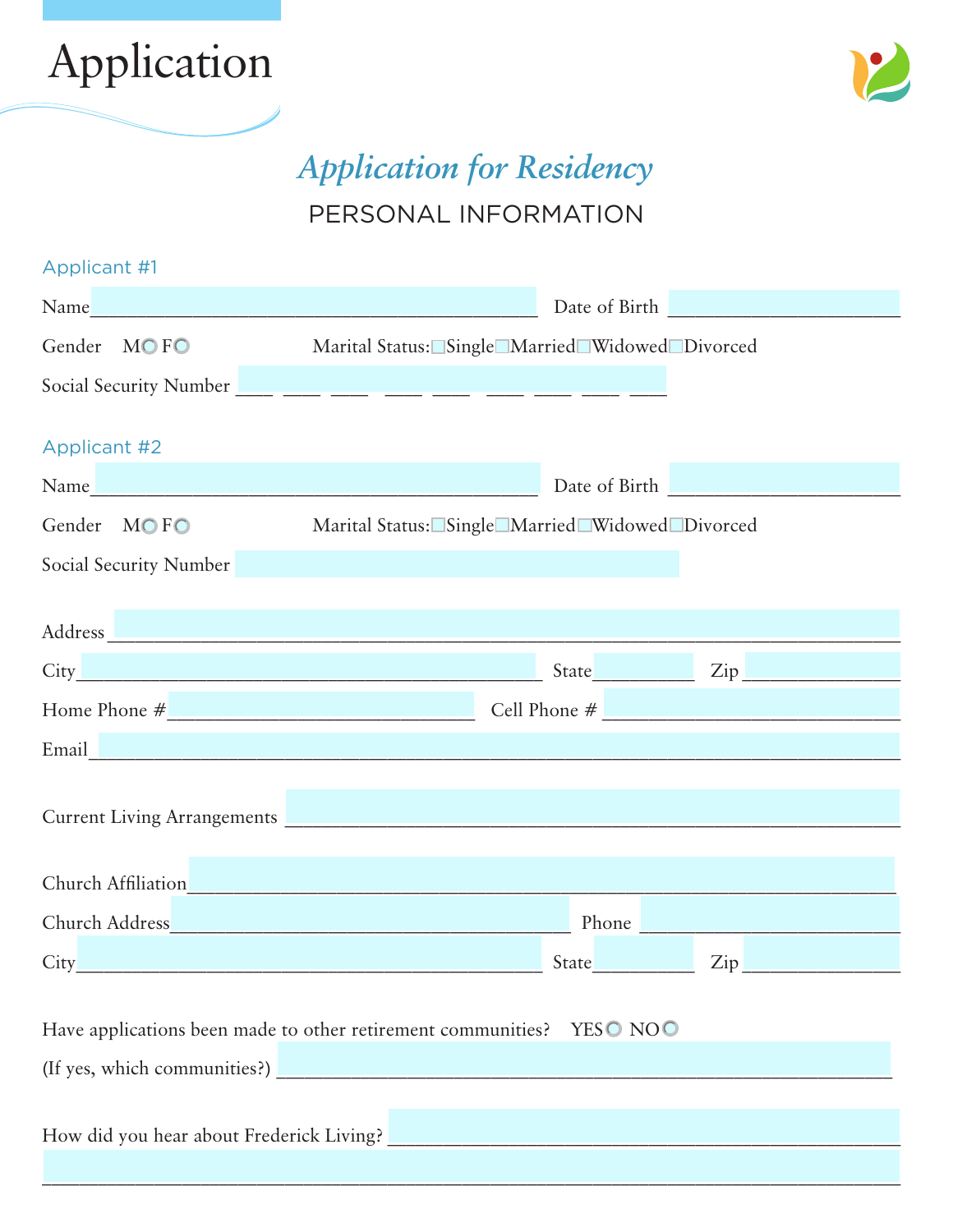# FINANCIAL STATEMENT

Please provide copies/documentation for the following information:

| <b>Assets</b>                                    | <b>Joint</b> | <b>Applicant #1</b> | <b>Applicant #2</b> |
|--------------------------------------------------|--------------|---------------------|---------------------|
| Primary Residence   Current Market Value         |              |                     |                     |
| Mortgage Balance                                 |              |                     |                     |
| Home Equity Lines of Credit                      |              |                     |                     |
| Name under which residence is deeded             |              |                     |                     |
| Other Real Estate   Current Market Value - Loans |              |                     |                     |
| <b>Savings Account Balance</b>                   |              |                     |                     |
| <b>Checking Account Balance</b>                  |              |                     |                     |
| Money Market Account Balance                     |              |                     |                     |
| <b>Certificate of Deposit Value</b>              |              |                     |                     |
| <b>Stock Values</b>                              |              |                     |                     |
| <b>Mutual Funds</b>                              |              |                     |                     |
| <b>Bonds/Bond Values</b>                         |              |                     |                     |
| IRA/401 (k) Values                               |              |                     |                     |
| Distribution Amount                              |              |                     |                     |
| <b>Annuity Value</b>                             |              |                     |                     |
| <b>Trust Account Value</b>                       |              |                     |                     |
| Is this irrevocable?                             | YESO NOO     |                     |                     |
| Is this available for your care?                 | YESO NOO     |                     |                     |
| Life Insurance   Cash Surrender Value            |              |                     |                     |
| <b>Burial Reserve</b>                            |              |                     |                     |
| Other Assets                                     |              |                     |                     |
| Please describe                                  |              |                     |                     |
| Other Assets                                     |              |                     |                     |
| Please describe                                  |              |                     |                     |
| Other Assets                                     |              |                     |                     |
| Please describe                                  |              |                     |                     |

Have you transferred or divested any assets not listed above with a value exceeding \$10,000? OYES O NO If yes, please list details: \_\_\_\_\_\_\_\_\_\_\_\_\_\_\_\_\_\_\_\_\_\_\_\_\_\_\_\_\_\_\_\_\_\_\_\_\_\_\_\_\_\_\_\_\_\_\_\_\_\_\_\_\_\_\_\_\_\_\_\_\_\_\_\_\_\_\_\_\_\_\_

 $\mathcal{L}_\mathcal{L} = \mathcal{L}_\mathcal{L} = \mathcal{L}_\mathcal{L} = \mathcal{L}_\mathcal{L} = \mathcal{L}_\mathcal{L} = \mathcal{L}_\mathcal{L} = \mathcal{L}_\mathcal{L} = \mathcal{L}_\mathcal{L} = \mathcal{L}_\mathcal{L} = \mathcal{L}_\mathcal{L} = \mathcal{L}_\mathcal{L} = \mathcal{L}_\mathcal{L} = \mathcal{L}_\mathcal{L} = \mathcal{L}_\mathcal{L} = \mathcal{L}_\mathcal{L} = \mathcal{L}_\mathcal{L} = \mathcal{L}_\mathcal{L}$ 

| <b>Monthly Income</b>                             | <b>Joint</b> | <b>Applicant #1</b> | <b>Applicant #2</b> |
|---------------------------------------------------|--------------|---------------------|---------------------|
| <b>Social Security</b>                            |              |                     |                     |
| Pension (What portion of your pension will remain |              |                     |                     |
| for your spouse in the event of your death?)      |              |                     |                     |
| IRA/401 (k) Distribution                          |              |                     |                     |
| <b>Regular Annuity Payments</b>                   |              |                     |                     |
| Other Income                                      |              |                     |                     |
| Please Describe                                   |              |                     |                     |
| Other Income                                      |              |                     |                     |
| Please Describe                                   |              |                     |                     |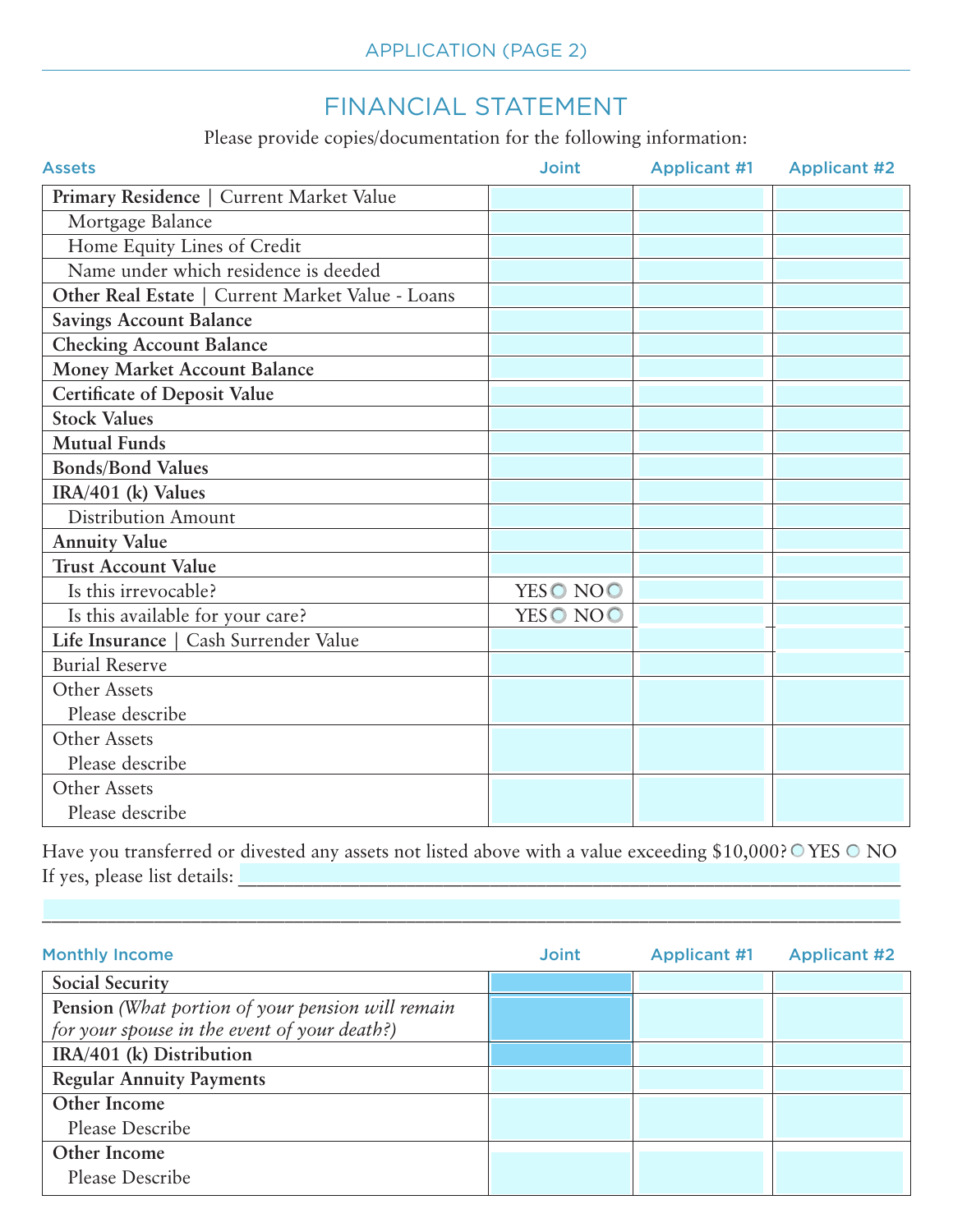# FINANCIAL STATEMENT

Please provide copies/documentation for the following information:

| <b>Annual Expenses</b>                                                                                                                                    | <b>Joint</b> | <b>Applicant #1</b> | <b>Applicant #2</b> |
|-----------------------------------------------------------------------------------------------------------------------------------------------------------|--------------|---------------------|---------------------|
| <b>Insurance Premiums</b>                                                                                                                                 |              |                     |                     |
| Auto                                                                                                                                                      |              |                     |                     |
| Health                                                                                                                                                    |              |                     |                     |
| Life                                                                                                                                                      |              |                     |                     |
| Long-Term Care                                                                                                                                            |              |                     |                     |
| Medicare Part D                                                                                                                                           |              |                     |                     |
| Prescriptions                                                                                                                                             |              |                     |                     |
| <b>Car Payment</b>                                                                                                                                        |              |                     |                     |
| <b>Travel</b>                                                                                                                                             |              |                     |                     |
| Entertainment                                                                                                                                             |              |                     |                     |
| <b>Gifts</b>                                                                                                                                              |              |                     |                     |
| <b>Other Expenses</b>                                                                                                                                     |              |                     |                     |
| Please describe                                                                                                                                           |              |                     |                     |
| <b>Other Expenses</b>                                                                                                                                     |              |                     |                     |
| Please describe                                                                                                                                           |              |                     |                     |
| Do you have Long-Term Care Insurance? YESO NOO<br>If YES, please provide a copy of the policy.<br>Any other outstanding debt? (Credit Cards, loans, etc.) |              |                     |                     |
|                                                                                                                                                           |              |                     |                     |

| Do you have a Durable Power of Attorney? YES O NOO                                                                                                                                                                             |                                                                                                                                                                                                                                |
|--------------------------------------------------------------------------------------------------------------------------------------------------------------------------------------------------------------------------------|--------------------------------------------------------------------------------------------------------------------------------------------------------------------------------------------------------------------------------|
| Name Name and the second contract of the second contract of the second contract of the second contract of the second contract of the second contract of the second contract of the second contract of the second contract of t | Relationship expansion of the set of the set of the set of the set of the set of the set of the set of the set of the set of the set of the set of the set of the set of the set of the set of the set of the set of the set o |
| Address Andreas Address Address Address Andreas Andreas Andres Andres Andres Andres Andres Andres A                                                                                                                            |                                                                                                                                                                                                                                |
|                                                                                                                                                                                                                                | State<br>Zip                                                                                                                                                                                                                   |
| Home Phone $#$                                                                                                                                                                                                                 | Cell Phone $#$                                                                                                                                                                                                                 |
| Email and the contract of the contract of the contract of the contract of the contract of the contract of the contract of the contract of the contract of the contract of the contract of the contract of the contract of the  |                                                                                                                                                                                                                                |
|                                                                                                                                                                                                                                |                                                                                                                                                                                                                                |
| <b>Emergency Contact Name</b>                                                                                                                                                                                                  | Relationship <b>Relationship</b>                                                                                                                                                                                               |
| Email<br><b>Contract Contract Contract</b>                                                                                                                                                                                     | Phone $#$                                                                                                                                                                                                                      |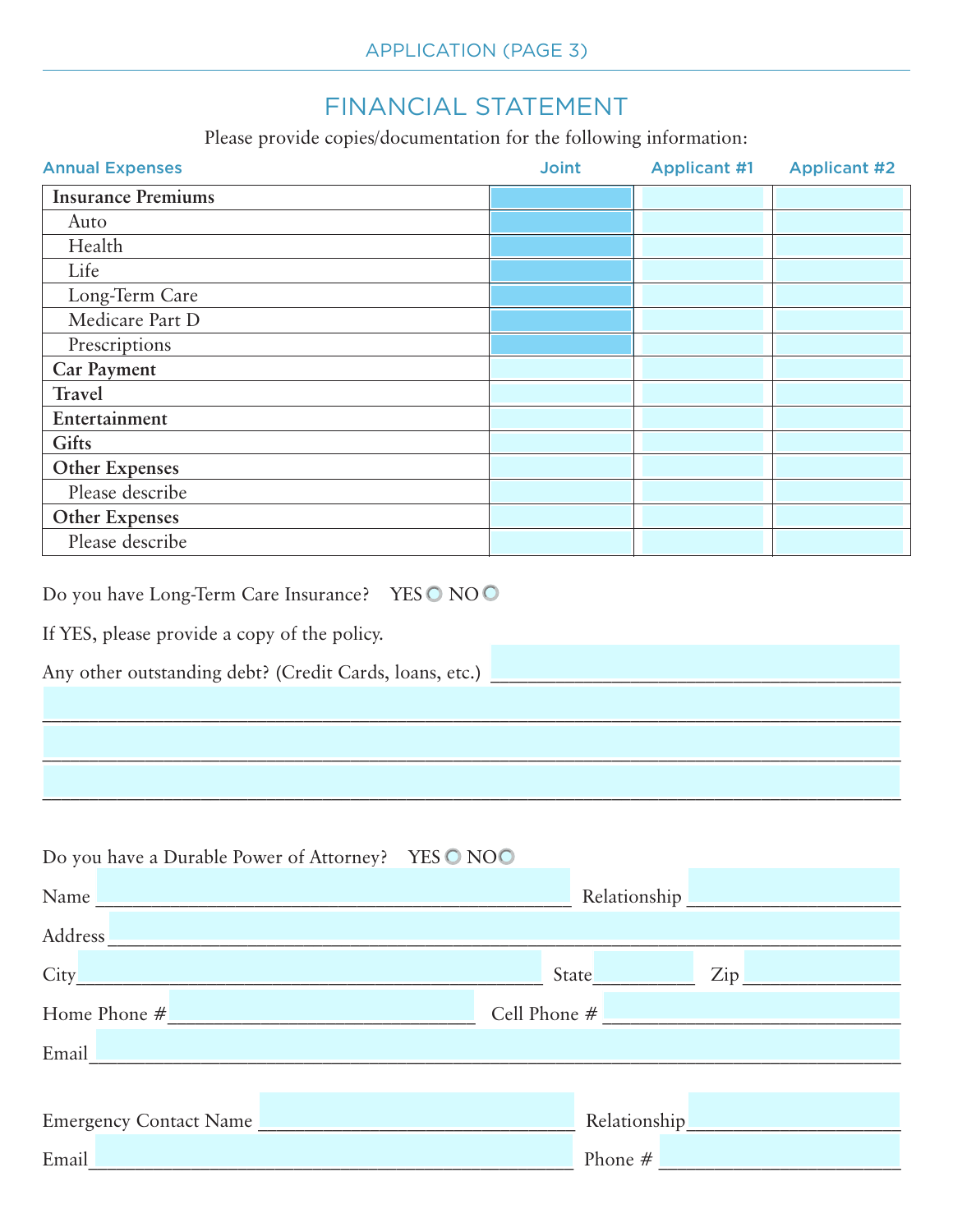### PERSONAL HISTORY

| Applicant #1 <b>Applicant #1 Applicant #1 Applicant</b> #1 <b>Applicant</b> #1 <b>Applicant</b> #1 <b>Applicant</b> #1 <b>Applicant</b> #1 <b>Applicant</b> #1 <b>Applicant</b> #1 <b>Applicant</b> #1 <b>Applicant</b> #1 <b>Applicant</b> #1 <b>Applicant</b> #1 <b>Applicant</b> #1 |
|----------------------------------------------------------------------------------------------------------------------------------------------------------------------------------------------------------------------------------------------------------------------------------------|
| What was your profession, trade, or occupation prior to retirement?                                                                                                                                                                                                                    |
| What Company did you retire from? Notice that the contract of the contract of the contract of the contract of the contract of the contract of the contract of the contract of the contract of the contract of the contract of                                                          |
| Are you still employed? YES O NOO If yes, where?                                                                                                                                                                                                                                       |
| Have you ever served in the military? YES O NOO If yes, date left Service or Retired?                                                                                                                                                                                                  |
|                                                                                                                                                                                                                                                                                        |
| What, if any, professional, social, or fraternal organizations are you or were you involved in?                                                                                                                                                                                        |
| What, if any, civil or community service organizations have you been involved in?                                                                                                                                                                                                      |
|                                                                                                                                                                                                                                                                                        |
| Do you have any family or friends that work at Frederick Living? Please list _______________________                                                                                                                                                                                   |
| What are your expectations of a retirement community?                                                                                                                                                                                                                                  |
| What would you hope to contribute to Frederick Living?                                                                                                                                                                                                                                 |
| Would you be bringing a pet? YESO NOO If yes, what kind? Age of pet?                                                                                                                                                                                                                   |
| Have you ever been a resident in any retirement community, mental health, or extended care community?                                                                                                                                                                                  |
| YESO NOO If yes, where?                                                                                                                                                                                                                                                                |
| Are you a US Citizen? YESO NOO Have you lived in Pennsylvania for the last 12 months? OYES O NO                                                                                                                                                                                        |
| Is there anything else that you would like to share?                                                                                                                                                                                                                                   |
|                                                                                                                                                                                                                                                                                        |
|                                                                                                                                                                                                                                                                                        |
|                                                                                                                                                                                                                                                                                        |
|                                                                                                                                                                                                                                                                                        |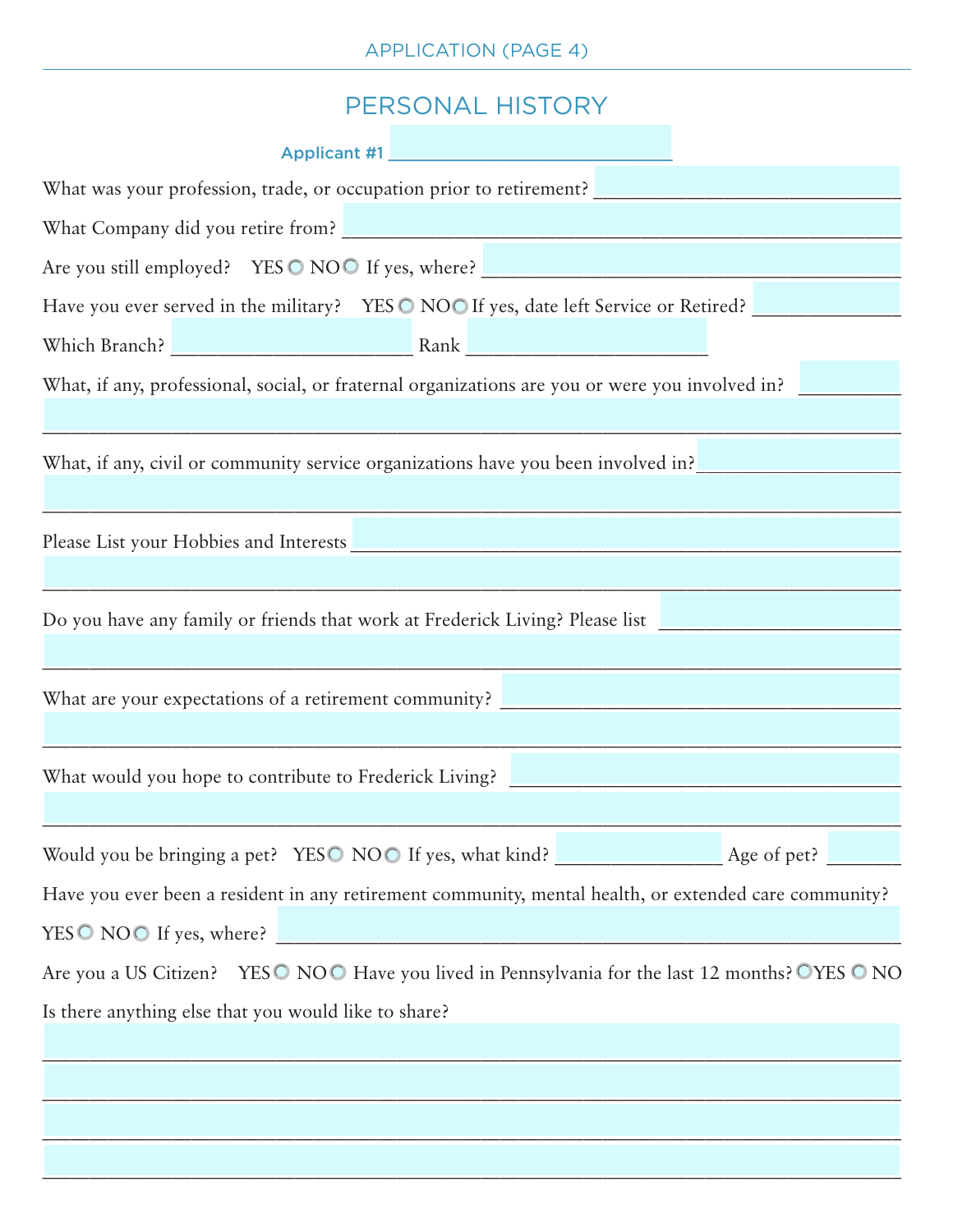# PERSONAL HISTORY

| Are you still employed? YESO NOO If yes, where?                                                       |
|-------------------------------------------------------------------------------------------------------|
| Have you ever served in the military? YESO NOO If yes, date left Service or Retired?                  |
|                                                                                                       |
| What, if any, professional, social, or fraternal organizations are you or were you involved in?       |
|                                                                                                       |
| What, if any, civil or community service organizations have you been involved in?                     |
|                                                                                                       |
|                                                                                                       |
|                                                                                                       |
| Do you have any family or friends that work at Frederick Living? Please list                          |
|                                                                                                       |
| What are your expectations of a retirement community?                                                 |
|                                                                                                       |
|                                                                                                       |
|                                                                                                       |
| Would you be bringing a pet? YES O NOO If yes, what kind? Age of pet?                                 |
| Have you ever been a resident in any retirement community, mental health, or extended care community? |
| YES O NO O If yes, where?                                                                             |
| Are you a US Citizen? YES O NOO Have you lived in Pennsylvania for the last 12 months? O YES O NO     |
| Is there anything else that you would like to share?                                                  |
|                                                                                                       |
|                                                                                                       |
|                                                                                                       |
|                                                                                                       |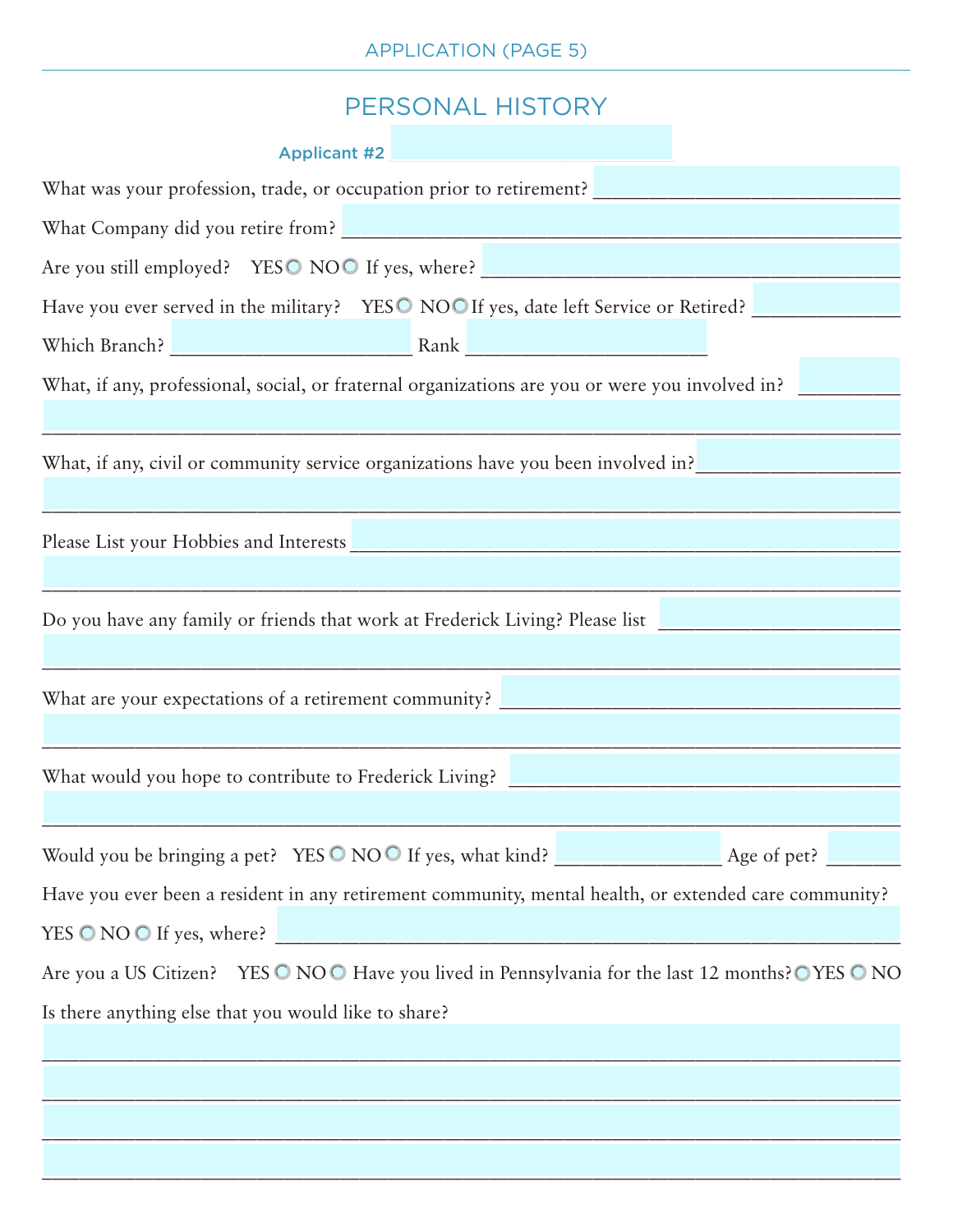# MEDICAL HISTORY

| <b>Applicant #1</b>    |    |                 | <b>Applicant #2</b>      |    |        |                             |    |    |
|------------------------|----|-----------------|--------------------------|----|--------|-----------------------------|----|----|
|                        | #1 | #2              |                          | #1 | #2     |                             | #1 | #2 |
| Diabetes               |    |                 | Eye infections           |    |        | <b>BLADDER HABITS</b>       |    |    |
| Anemia                 |    |                 | Goiter                   |    | Е      | Frequency                   |    |    |
| Lung Disease           |    |                 | Rheumatism               |    |        | Nocturnia                   |    |    |
| Seizures               |    |                 | Weight loss/gain         |    |        | Involuntary                 |    |    |
| Stomach ulcer          |    |                 | Sinus problems           |    | $\Box$ | Indwelling catheter         |    |    |
| Emphysema              |    |                 | Stroke                   |    |        | Other                       |    |    |
| Tuberculosis           |    |                 | Liver disease            |    |        | <b>EATING HABITS</b>        |    |    |
| Varicose Veins         |    |                 | Jaundice                 |    |        | Regular diet                |    |    |
| <b>Fainting Spells</b> |    |                 | Hemorrhoids              |    |        | Special diet                |    |    |
| Headaches              |    |                 | <b>Bronchitis</b>        |    |        | 3 meals a day               |    |    |
| Rheumatic Fever        |    |                 | Tightness in chest       |    |        | Snacks                      |    |    |
| Convulsions            |    |                 | Arthritis                |    |        | Snack at bedtime            |    |    |
| Polio                  |    |                 | Diverticulitis           |    |        | <b>HEARING</b>              |    |    |
| <b>Back Injury</b>     |    |                 | Neuritis                 |    |        | No problems                 |    |    |
| Hemophilia             |    |                 | Epilepsy                 |    |        | Impaired                    |    |    |
| Palpitations           |    |                 | Paralysis                |    |        | Right ear                   |    |    |
| <b>Heart Disease</b>   |    |                 | Back trouble             |    |        | Left ear                    |    |    |
| Cancer                 |    |                 | <b>ASSISTIVE DEVICES</b> |    |        | Hearing aid                 |    |    |
| Hysterectomy           |    |                 | Prothesis                |    |        | No mechanical device        |    |    |
| Parkinson's Disease    |    |                 | Walker                   |    |        | <b>SIGHT</b>                |    |    |
| <b>Blood</b> disorders |    |                 | Cane                     |    |        | No problems                 |    |    |
| Hernia                 |    |                 | Brace(s)                 |    |        | Glasses                     |    |    |
| Heart attack           |    |                 | Wheelchair               |    |        | Glaucoma                    |    |    |
| Shortness of breath    |    |                 | Able to do stairs (Y/N)  |    |        | Cataracts                   |    |    |
| Swelling of ankles     |    |                 | <b>MENTAL STATUS</b>     |    |        | Blind $\Box$ Rt $\Box$ Lt   |    |    |
| Nausea                 |    |                 | Alert                    |    |        | <b>Macular Degeneration</b> |    |    |
| Dizzy spells           |    | <b>Contract</b> | Oriented                 |    | $\Box$ | <b>SPEECH</b>               |    |    |
| Pneumonia              |    |                 | Forgetful                |    |        | No problems                 |    |    |
| Thyroid disease        |    |                 | Confused                 |    |        | Aphasic                     |    |    |
| Numbness               |    |                 | Memory loss              |    |        | Mute                        |    |    |
| Swollen joints         |    |                 | Alzheimer's disease      |    |        | Stutter/Lisp                |    |    |
| Nose bleeds            |    |                 | Depressed                |    |        | Laryngectomy                |    |    |
| Tachycardia            |    |                 | Anxious                  |    |        | Esophageal                  |    |    |
| High blood pressure    |    |                 | <b>SLEEP PATTERN</b>     |    |        | <b>OTHER</b>                |    |    |
| Kidney disease         |    |                 | Retires early            |    | L.     | Pacemaker                   | D  |    |
| Gall Bladder disease   |    |                 | Retires late             |    |        | Colostomy                   |    |    |
| Hepatitis              |    |                 | Sleeps 6-8 hours         |    |        | Tube Feedings               |    |    |
| Neuralgia              |    |                 | Easily aroused           |    | Е      | Bed sores                   |    |    |
| Vomiting               |    |                 | Afternoon nap            |    |        |                             |    |    |
| Asthma                 |    |                 | Medications for sleep    |    |        |                             |    |    |
| Double vision          |    |                 |                          |    |        |                             |    |    |
|                        |    |                 |                          |    |        |                             |    |    |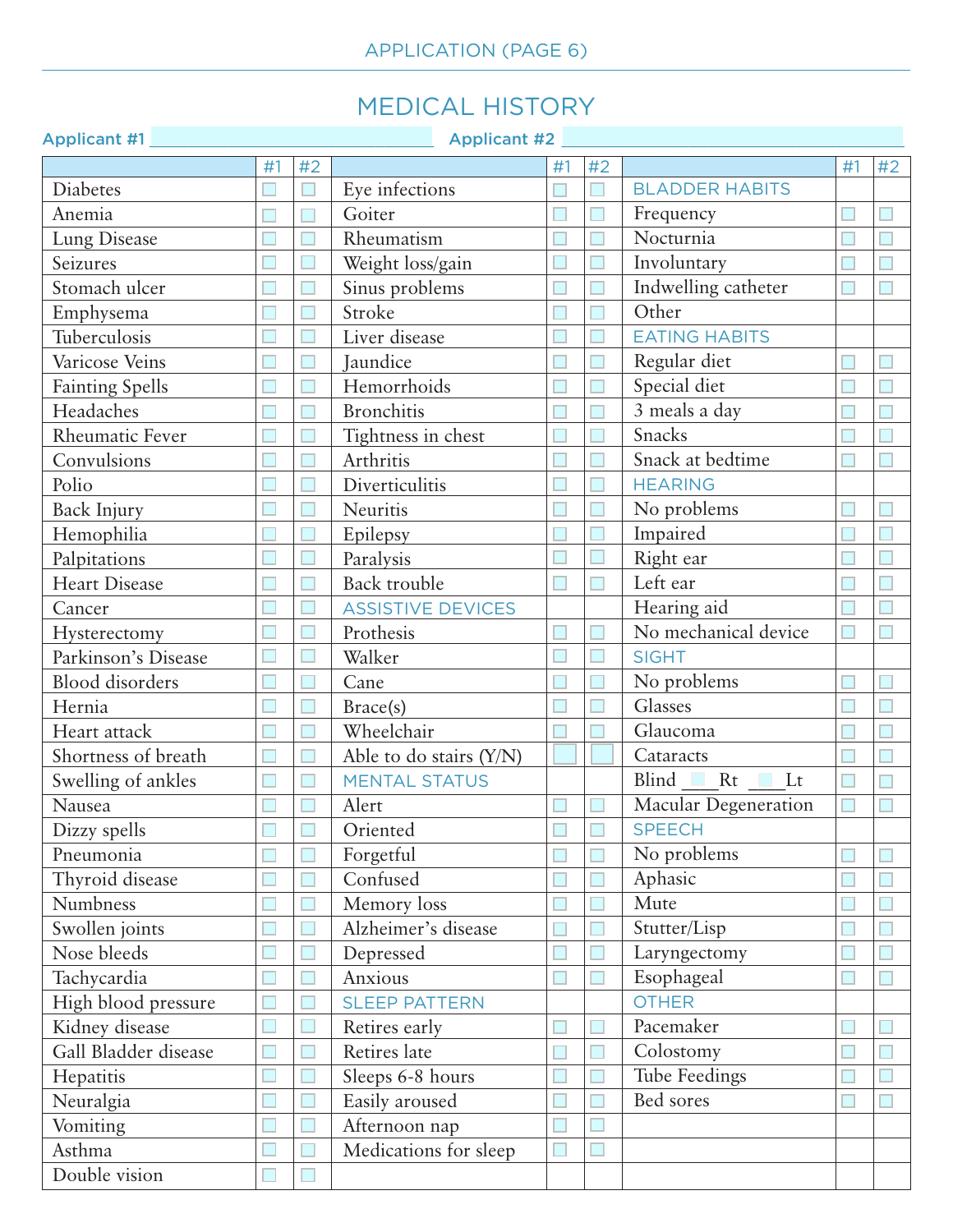## MEDICAL HISTORY

|                                                                                         | Applicant #1 |                            |
|-----------------------------------------------------------------------------------------|--------------|----------------------------|
| Personal Physician's Name                                                               |              | Phone <b>Communication</b> |
| Address                                                                                 |              |                            |
| Medical conditions:                                                                     |              |                            |
|                                                                                         |              |                            |
| Current medications:                                                                    |              |                            |
| Recent Hospitalization/Rehabilitation Admissions (List dates and reasons for treatment) |              |                            |
|                                                                                         |              |                            |

Who will be responsible for providing transportation for various doctor appointments and other personal needs?

 $\mathcal{L}_\mathcal{L} = \mathcal{L}_\mathcal{L} = \mathcal{L}_\mathcal{L} = \mathcal{L}_\mathcal{L} = \mathcal{L}_\mathcal{L} = \mathcal{L}_\mathcal{L} = \mathcal{L}_\mathcal{L} = \mathcal{L}_\mathcal{L} = \mathcal{L}_\mathcal{L} = \mathcal{L}_\mathcal{L} = \mathcal{L}_\mathcal{L} = \mathcal{L}_\mathcal{L} = \mathcal{L}_\mathcal{L} = \mathcal{L}_\mathcal{L} = \mathcal{L}_\mathcal{L} = \mathcal{L}_\mathcal{L} = \mathcal{L}_\mathcal{L}$ 

#### INSURANCE INFORMATION

Specify which types of insurance are currently held: (Attach copies of medical cards)

| Medicare? YES O NO O ID Number                                                  |
|---------------------------------------------------------------------------------|
| Hospitalization? (Part A) YESO NOO Medical? (Part B)OYESO NO                    |
| Co-insurance? YESO NOO Name of Company                                          |
| Secondary? YESO NOO Name of Company                                             |
| Other Health and/or Co-insurance coverage? YES O NOO Name of Company            |
| Prescription Insurance? YESO NOO                                                |
| Medical Assistance? YES ONOO                                                    |
| Medical Assistance # County County Expiration Date Expiration Date              |
|                                                                                 |
|                                                                                 |
| Funeral Director of Choice                                                      |
| Prepaid Burial Reserve? YES O NOO Financial Institution Where Held              |
| Is this Agreement Irrevocable? YES $\odot$ NO $\odot$<br>Dollar Amount Reserved |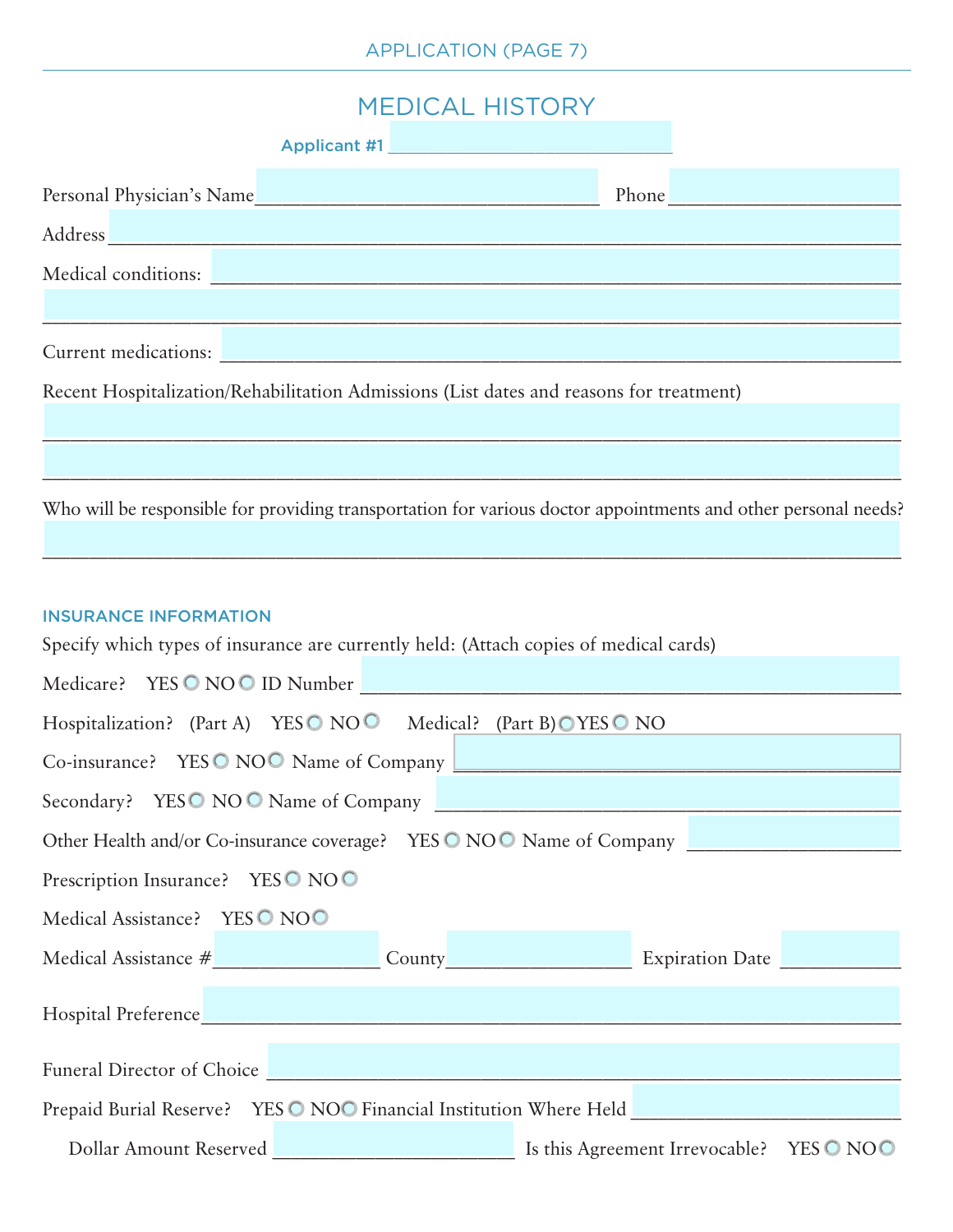## MEDICAL HISTORY

| Personal Physician's Name                                                                                       |  | Phone |
|-----------------------------------------------------------------------------------------------------------------|--|-------|
| Address and the contract of the contract of the contract of the contract of the contract of the contract of the |  |       |
| Medical conditions:                                                                                             |  |       |
|                                                                                                                 |  |       |
| Current medications:                                                                                            |  |       |
| Recent Hospitalization/Rehabilitation Admissions (List dates and reasons for treatment)                         |  |       |
|                                                                                                                 |  |       |

Who will be responsible for providing transportation for various doctor appointments and other personal needs?

 $\mathcal{L}_\mathcal{L} = \mathcal{L}_\mathcal{L} = \mathcal{L}_\mathcal{L} = \mathcal{L}_\mathcal{L} = \mathcal{L}_\mathcal{L} = \mathcal{L}_\mathcal{L} = \mathcal{L}_\mathcal{L} = \mathcal{L}_\mathcal{L} = \mathcal{L}_\mathcal{L} = \mathcal{L}_\mathcal{L} = \mathcal{L}_\mathcal{L} = \mathcal{L}_\mathcal{L} = \mathcal{L}_\mathcal{L} = \mathcal{L}_\mathcal{L} = \mathcal{L}_\mathcal{L} = \mathcal{L}_\mathcal{L} = \mathcal{L}_\mathcal{L}$ 

#### INSURANCE INFORMATION

Specify which types of insurance are currently held: (Attach copies of medical cards)

| Medicare? YESO NOO ID Number                                                                          |
|-------------------------------------------------------------------------------------------------------|
| Hospitalization? (Part A) YES $\bigcirc$ NO $\bigcirc$ Medical? (Part B) YES $\bigcirc$ NO $\bigcirc$ |
|                                                                                                       |
| Secondary? YESO NOO Name of Company                                                                   |
| Other Health and/or Co-insurance coverage? YES O NOO Name of Company                                  |
| Prescription Insurance? YES O NO O                                                                    |
| Medical Assistance? YES O NO O                                                                        |
| Medical Assistance # County County Expiration Date                                                    |
|                                                                                                       |
|                                                                                                       |
| Funeral Director of Choice Manual Account of Choice                                                   |
| Prepaid Burial Reserve? YESO NOO Financial Institution Where Held                                     |
|                                                                                                       |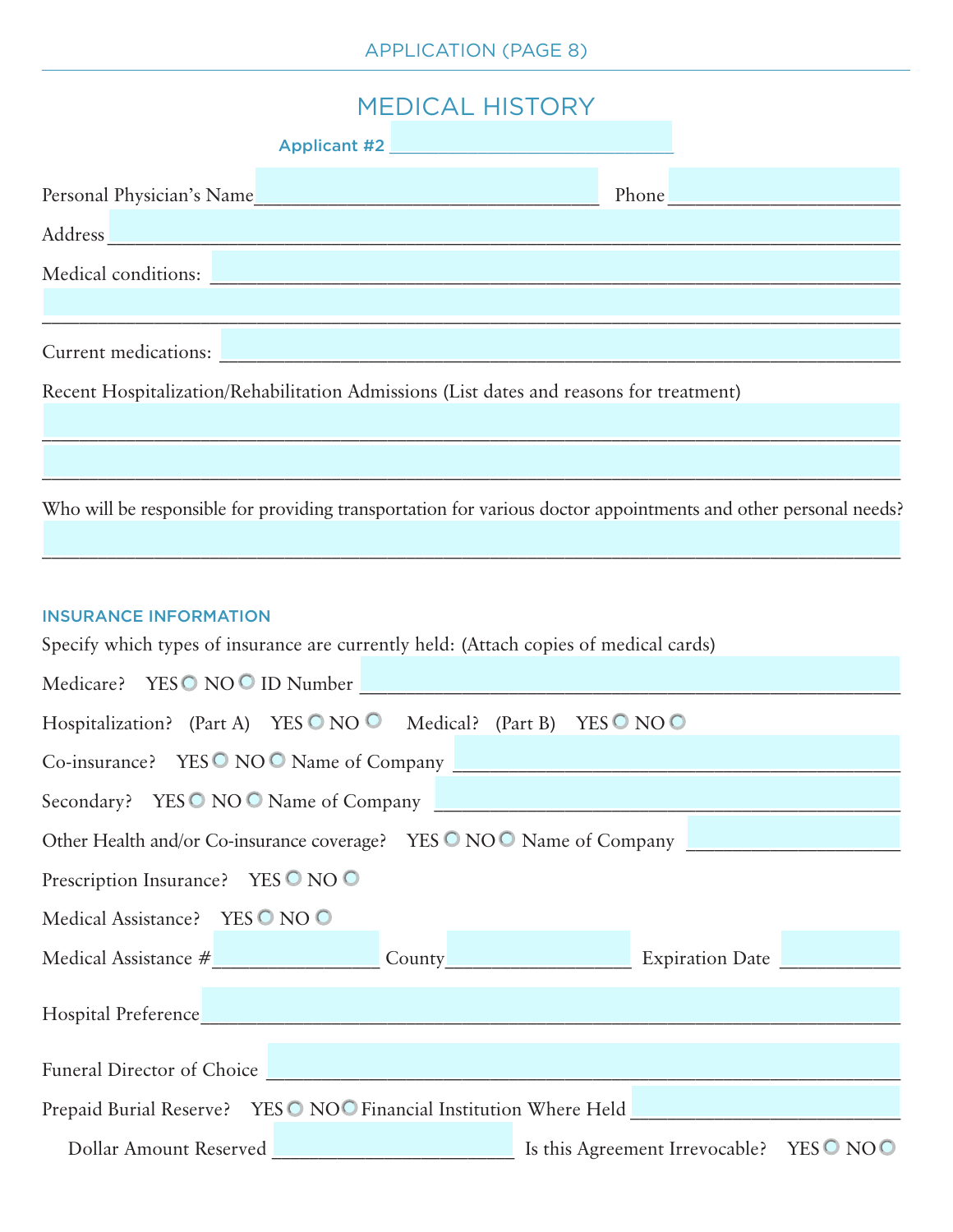# ACCOMMODATION DESIRED

#### **Please write #1, #2 and #3 next to your choices.**

| <b>RESIDENTIAL LIVING</b>                           | <b>PERSONAL CARE</b>                                       |  |
|-----------------------------------------------------|------------------------------------------------------------|--|
| [ THE MEADOWS, VILLAS, COTTAGES ]                   | [ MAGNOLIA HOUSE ]                                         |  |
| The Meadows                                         | One Bedroom Deluxe                                         |  |
| Villa                                               | One Bedroom                                                |  |
| Three Bedroom, Two Bath Cottage<br>with Garage      | Studio<br>Semi-Private                                     |  |
| Two Bedroom, Two Bath Deluxe Cottage<br>with Garage |                                                            |  |
| Two Bedroom, Two Bath Cottage<br>with Garage        | <b>PERSONAL CARE</b><br>[ ASPEN VILLAGE   MEMORY SUPPORT ] |  |
| Two Bedroom, Two 2 Bath Cottage                     | Studio                                                     |  |
| Two Bedroom, 1½ Bath Cottage<br>with Garage         | Semi-Private                                               |  |
| Two Bedroom, 1½ Bath Cottage                        | <b>HEALTHCARE</b><br>[ CEDARWOOD ]                         |  |
| One Bedroom Cottage                                 | Private                                                    |  |
| <b>RESIDENTIAL LIVING</b>                           | <b>Shared Private</b>                                      |  |
| [ APARTMENTS ]                                      | Semi-Private                                               |  |
| Two Bedroom, Two Bath Deluxe                        | Triple                                                     |  |
| Two Bedroom, Two Bath                               |                                                            |  |
| Two Bedroom, One Bath                               |                                                            |  |
| One Bedroom                                         |                                                            |  |

Studio Deluxe

Studio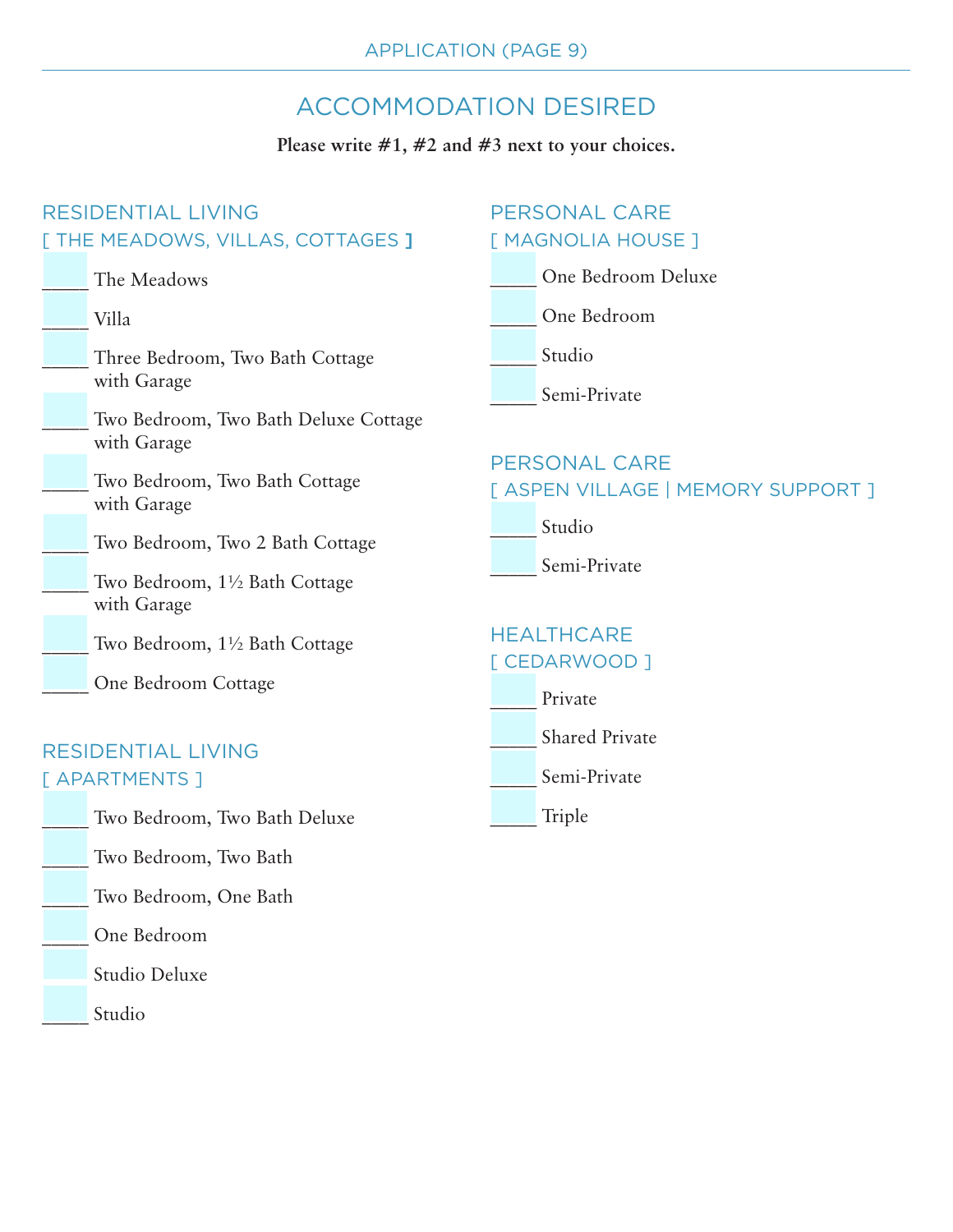WHO IS ELIGIBLE? Men and women who are 55 years of age or over at the time the application is filed.

APPLICATION REVIEW PROCESS: Upon receipt, the application will be reviewed. Factors in determining service may include, but are not limited to urgency of need, health, present living arrangements, family ability to care, adaptability to group living. A Frederick representative is available to serve applicants during the interim.

DEPOSIT: To be considered for residency the applicant must provide a check for \$1,150 made payable to Frederick Living. If the application is not accepted or if the applicant is unable to meet the essential requirements of tenancy, the \$1,000 is refundable. The \$150 application fee is not refundable. A refund request must be made in writing. Payment and completion of the application does not guarantee acceptance.

FREDERICK'S MISSION: In the spirit of Christian love, Frederick Living cares for and enriches the lives of older adults, while valuing the staff, volunteers and community that serve them.

VALUES: Respect, Integrity, Compassion, Excellence

FREDERICK'S NON-DISCRIMINATION POLICY: It is the policy of FL to voluntarily comply with the provisions of the Federal Civil Rights Act of 1964, The Fair Housing Act and the Pennsylvania Human Relations Act (43 P.O. 5941, et seq.), and all requirements imposed pursuant thereto to the end that no person shall on the grounds of race, color, national origin, ancestry, age, sex, religious creed, non-job related handicap or disability or use of guide or support animal because of blindness, deafness or physical handicap be excluded from participation in, be denied benefits of or otherwise be subject to discrimination of any care or service, except with respect to age, to the extent permitted as housing for senior adults.

 $\begin{array}{cccccccccc} \bullet & \bullet & \bullet & \bullet & \bullet & \bullet & \bullet \end{array}$ 

**All information has been provided to the best of my knowledge. I understand that any misrepresentation or willful omission of information on this application will disqualify the prospective resident from admission and may be cause for discharge if discovered after resident's admission.**

**I understand that it is the practice of Frederick Living to screen all incoming applicants against the Megan's Law websites to ensure that Frederick Living is not providing admission to any person who is registered as a "sexually violent predator" or a "sexual offender". Frederick Living reserves the right to deny admission to anyone found listed on federal and state Megan's Law Websites.**

**Frederick Living is a NON-SMOKING Campus.**

 $\begin{array}{ccccccccccccc} \bullet & \bullet & \bullet & \bullet & \bullet & \bullet & \bullet \end{array}$ 

| <b>PROSPECTIVE RESIDENT #1 Signature</b> |  | Date |  |
|------------------------------------------|--|------|--|
| PROSPECTIVE RESIDENT #2 Signature        |  | Date |  |

*Person completing this form if other than applicant:*

| Name (please print) |           |                |
|---------------------|-----------|----------------|
| Relationship        | Phone $#$ |                |
| Address             |           |                |
| City                | State     | 7 <sub>1</sub> |